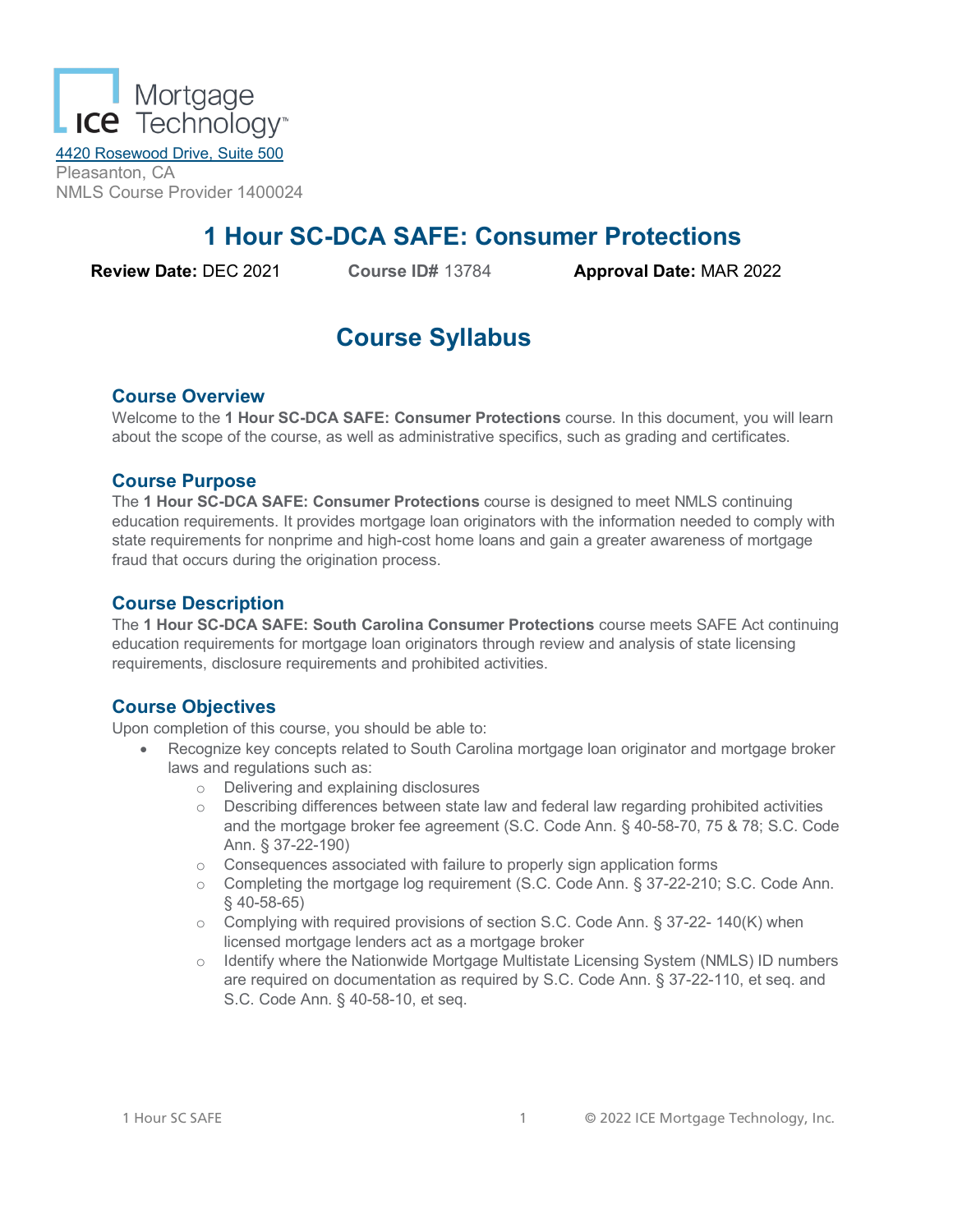## **Course Outline**

## **Course Introduction**

**Module 1: South Carolina Mortgage Licensing** *(15 minutes)*

- Module Objective(s)
- Test Your Knowledge Glossary Activity
- Purpose of State Mortgage Licensing o Applicability and Exemptions
- General Requirements
	- o Adoption of the Uniform State Test
	- o South Carolina CE Requirements
- Recordkeeping
	- o Mortgage Log Requirements
- Licensed Locations
	- o Residences
- Mortgage Lenders Who Broker Loans
- Module Summary and Quiz

### **Module 2: \Mortgage Origination State Requirements** *(12 minutes)*

- Module Objective(s)
- Uniform Residential Loan Application (URLA)
	- o A Redesigned URLA on the Horizon
		- o The Importance of the URLA
- **State Required Disclosures** 
	- o Attorney-Insurance Preference Requirement
	- o Disclosure Scenario
	- o Mortgage Broker Fee Agreement
	- o Knowledge Check
- When is the NMLS ID Required?
- Module Summary and Quiz

#### **Module 3: Prohibited Activities** *(10 minutes)*

- Module Objective(s)
- State vs. Federal Requirements
- Disclosures
	- o Disclosure vs. Education
- Deception
- Deceptive Advertising
	- o False Advertising Report
	- o False, Misleading, or Deceptive Information
	- o Example Advertisement Scenario Part 1
	- o Use of Government Logos
	- o Example Advertisement Scenario Part 2
	- o Availability of Terms
	- o Availability of Terms Scenario
- Consumer Complaints
- Penalties and Enforcement
- Case Study
- Module Summary and Quiz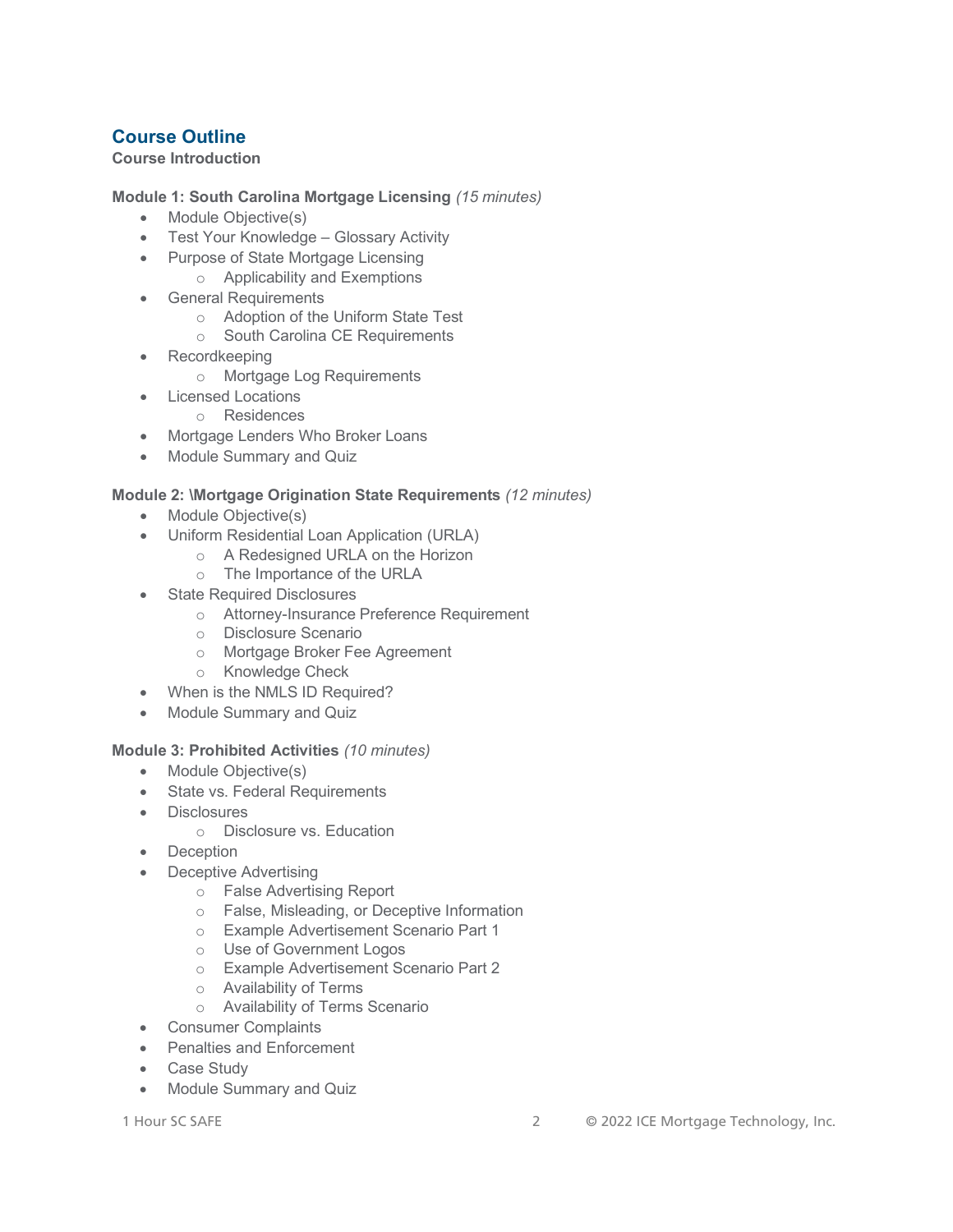#### **Final Assessment:** 10 minutes

#### **Required Course Materials**

All materials required for the course are contained within the learning management system or provided via links within the course. No other materials are required. This course does not have to be completed in one sitting, but it is recommended for your learning retention that each component of the course be completed in one sitting. If you begin the course and you are timed out due to six minutes of inactivity, you will be returned to the first page of the unit of instruction within the module. If you begin the course and choose to leave the course you may re-access the course at any time without starting from the beginning. When re-entering the course, you will be asked if you would like to continue where you left off, simply answer OK to continue through the material. You must have pop-ups enabled and toolbars disabled. You may review any course materials you have already completed by using the navigation tools located in the course, menus, and course index page. You must have Adobe Reader to view the supplemental materials/handouts in the course.

### **Final Course Assessment**

After completing the course materials, you will need to pass a multiple-choice assessment. You must receive a score of 70 percent (70%) or better to pass.

#### **Instructor Biography**

This course does not have an instructor. This course was developed through content contributions from Diane Erbeznik.

Diane Erbeznik has more than 20 years of residential mortgage regulatory compliance experience, as well as secured and unsecured consumer lending. She has worked for top national lenders including Wells Fargo and First Union (The Money Store), regional banks including Bank of Hawaii and Washington Mutual, and is currently First Vice President/Regulatory Control Manager within Consumer Fair and Responsible Banking for a southeast regional bank. She received a Bachelor of Science degree in Business Management from the University of Phoenix. In addition, she is an active member of the American Bankers Association and has earned the Certified Regulatory Compliance Manager (CRCM) professional certification. She is also an active member of the National Association of Legal Assistants and has earned the Certified Legal Assistant (CLA) professional certification.

Contact information: Please feel free to contact our contributors at [learning@elliemae.com](mailto:learning@elliemae.com)

### **Course Administration**

## Rules of Conduct

As an individual completing either pre-licensure education (PE) or continuing education (CE), you are required to abide by the [NMLS Rules of Conduct.](https://mortgage.nationwidelicensingsystem.org/courseprovider/Course%20Provider%20Resources/Rules%20of%20Conduct%20for%20NMLS%20Approved2.pdf)

NOTE: Proceeding to the course indicates your acceptance to abide by the NMLS Rules of Conduct.

Any violation of this standard could lead to automatic withdrawal from the course without credit or refund. Course should be taken in a quiet, distraction free area. NMLS has established a mandatory automatic log-out, and after six minutes of inactivity, you will be logged out of the course. On logging back in, you will return to either the page where inactivity was detected or the start of the unit of instruction. Units of instruction are indicated in the Course Outline section of this syllabus.